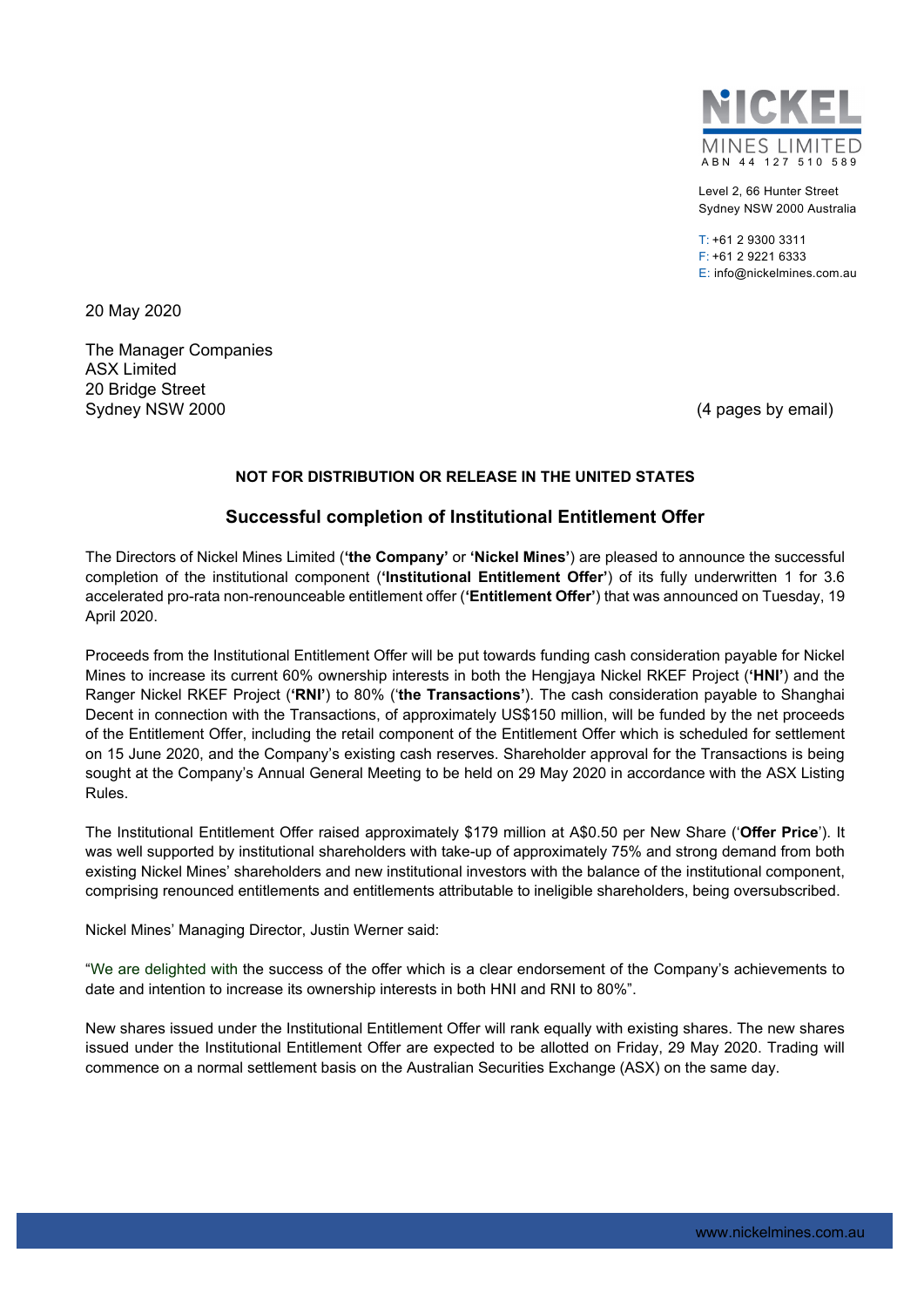### **Retail Entitlement Offer**

The retail component of the Entitlement Offer, which is fully underwritten, will further raise approximately \$52 million ('**Retail Entitlement Offer**'). The Retail Entitlement Offer will open on Tuesday, 26 May 2020 and close at 5.00pm (Sydney time) on Tuesday, 9 June 2020.

Eligible retail shareholders with a registered address in Australia or New Zealand on the Record Date of 7.00pm (Sydney time), 21 May 2020, have the opportunity to invest in New Shares at the Offer Price, on the terms and conditions outlined in the Retail Offer Booklet to be sent to eligible retail shareholders on or around 26 May 2020.

Please note that shareholders with a registered address outside Australia or New Zealand on the Record Date are ineligible to participate in the Retail Entitlement Offer. Further details as to eligibility will be set out in the Retail Offer Booklet.

Under the Retail Entitlement Offer, eligible retail shareholders that take up their full entitlement may also apply for additional New Shares in excess of their Entitlement.

## **Offer timetable**

The timetable below is indicative only and subject to change. Nickel Mines reserves the right to alter the dates at its full discretion and without prior notice, subject to the ASX listing rules and the Corporations Act 2001 (Cth).

The quotation of New Shares is subject to confirmation from the ASX.

All times below are based on Sydney, Australia time.

| <b>Event</b>                                                                                                                                | Date (2020)                |
|---------------------------------------------------------------------------------------------------------------------------------------------|----------------------------|
| Trading halt and announcement of Entitlement Offer                                                                                          | Tuesday, 19 May 2020       |
| Institutional Entitlement Offer opens                                                                                                       | Tuesday, 19 May 2020       |
| Institutional Entitlement Offer closes                                                                                                      | Wednesday, 20 May 2020     |
| Trading halt lifted and Shares recommence trading                                                                                           | Thursday, 21 May 2020      |
| Record Date under Entitlement Offer                                                                                                         | 7pm, Thursday, 21 May 2020 |
| Retail Entitlement Offer opens and Retail Offer Booklet and Application<br>and Entitlement Forms dispatched to eligible retail shareholders | Tuesday, 26 May 2020       |
| Settlement of New Shares issued under Institutional Entitlement Offer                                                                       | Thursday, 28 May 2020      |
| Issue and commencement of trading of New Shares under Institutional<br><b>Entitlement Offer</b>                                             | Friday, 29 May 2020        |
| <b>Retail Entitlement Offer closes</b>                                                                                                      | 5pm, Tuesday, 9 June 2020  |
| Settlement of New Shares issued under Retail Entitlement Offer                                                                              | Monday, 15 June 2020       |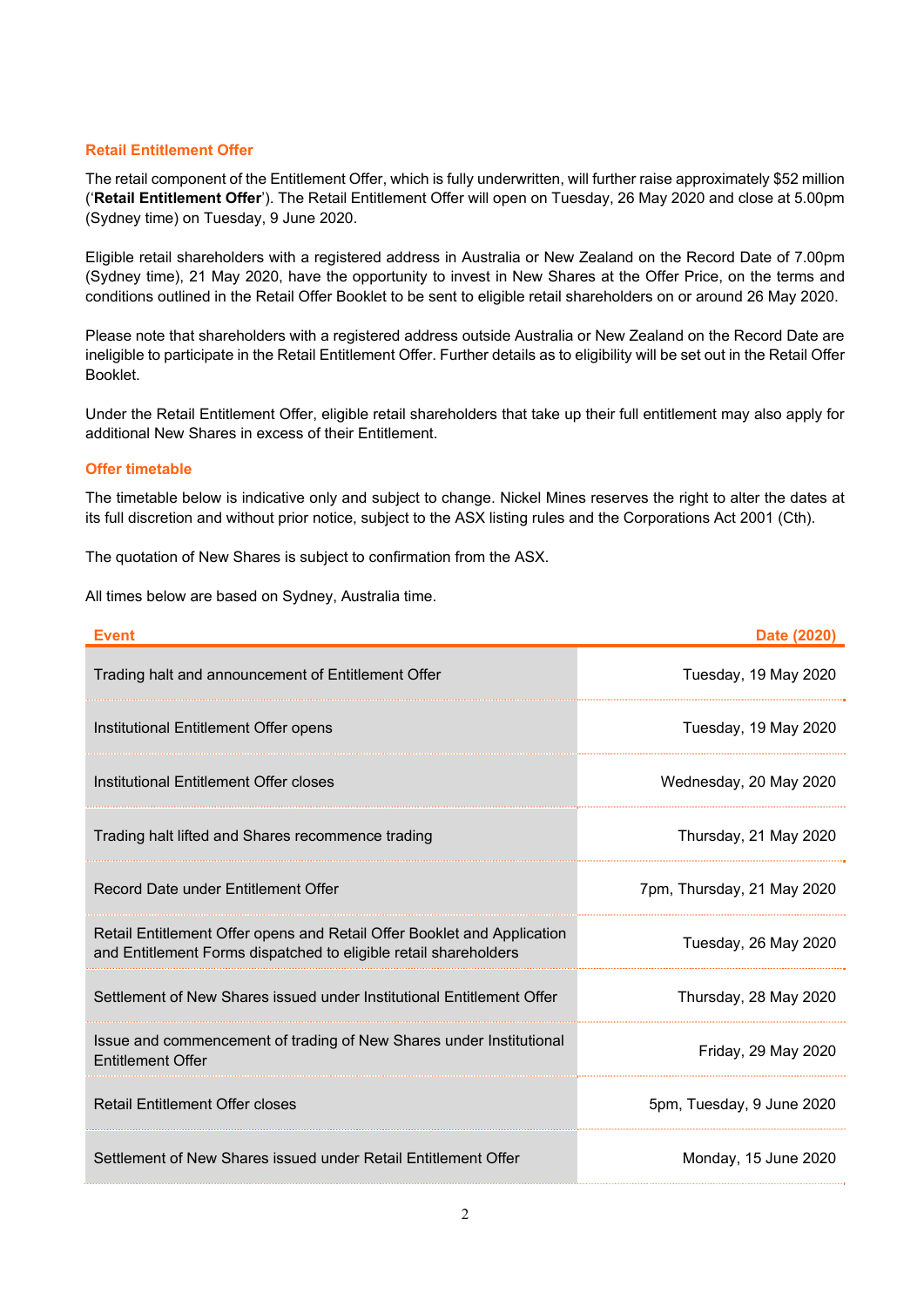| Issue of New Shares under Retail Entitlement Offer                                    | Tuesday, 16 June 2020   |
|---------------------------------------------------------------------------------------|-------------------------|
| Commencement of trading of New Shares issued under Retail<br><b>Entitlement Offer</b> | Wednesday, 17 June 2020 |
| Holding statements sent to retail shareholders                                        | Thursday, 18 June 2020  |

**For further information please contact**  Justin Werner Managing Director jwerner@nickelmines.com.au Phone: +62 813 8191 2391

Cameron Peacock Investor Relations and Business Development cpeacock@nickelmines.com.au Phone: +61 439 908 732